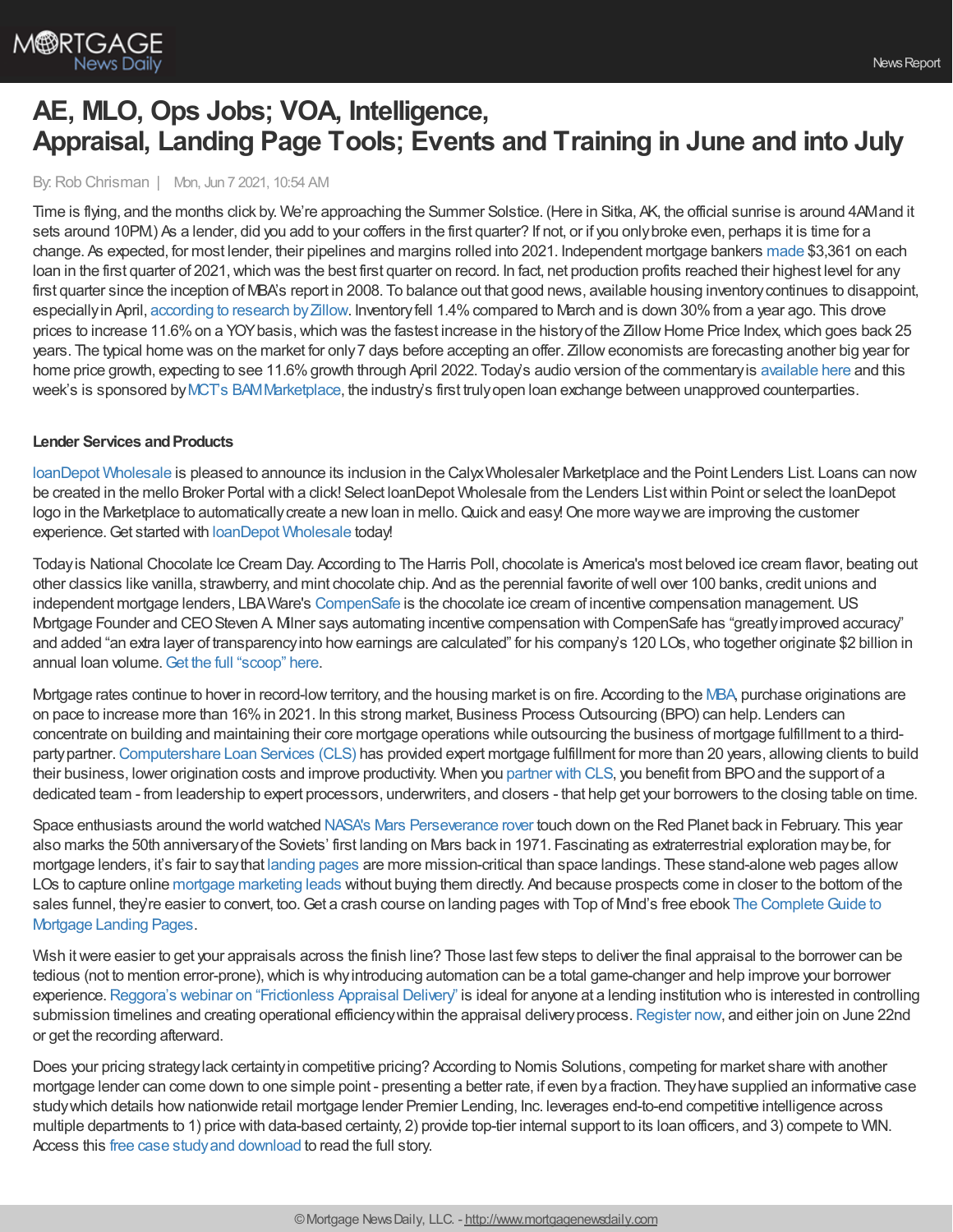152 years ago the presidents of the Union Pacific and Central Pacific railroads met in Promontory,Utah, to drive the final spike of the Transcontinental Railroad. In addition to providing a more safe, expeditious and convenientwayto travel, the Transcontinental Railroad reduced the cost of a cross-countrytrip from \$1,000 to \$150. Like trading out caravans for steam engines, AccountChek 3n1's electronic verification of assets, income and employment is a safer (reduces the risk of fraud), faster (underwriter friendlyreports) and more convenient (no more chasing borrowers down for paper documentation) wayof doing business. And together, all of those process efficiencies add up to big overhead savings! Email ChristyMoss to catch up with FormFree at the MBAof Florida Annual Conference June 22-24 and catch FormFree CEO Brent Chandler on the panel Disrupt or be Disrupted.

### **Events**

Among Rolling Stone's 100 Greatest Artists of All Time, No. 42 Van Morrison is notable for a career that spanned a variety of genres and reinvented itself time and time again. In his 2017 song "Transformation," Van the Man sings "Gonna be a transformation down in your soul, gonna be a transformation, babynowthat you know."On June 16 at 3 pm ET, Sales Boomerang's AlexKutsishin and Mortgage Champions' Dale Vermillion will be singing the same tune to lenders, hosting a masterclass on transformative sales, tech and leadership strategies that will separate LOs from the competition and keep sales pipelines full. [Reserve](https://hubs.ly/H0PyYgh0) your spot today to earn your own place among the G.O.AT.

"The housing market is shifting. As a loan officer, you'll be left behind if your sales strategyisn't in alignment. You mayknowthat, but you might not know where to start or how to make sure you don't put your career at risk. That's where we come in. On Thursday, June 24, join the communityof Kansas Citymortgage professionals for an exciting event - Ignite: Skills + Strategies for the Modern Mortgage [Consultant](https://www.eventbrite.com/e/ignite-skills-strategies-for-the-modern-mortgage-consultant-tickets-156548160763), powered by Ace Creatives and [Wyndham](https://wyndhamcapital.com/?utm_source=chrisman&utm_medium=paid_media&utm_campaign=ignitekc) Capital Mortgage. Learn about generating new leads, building your personal brand and cultivating agent relationships from industry leaders like Adam Constantine, Owner/CEO of Ace Creatives; Trey Rigdon, SVP of Marketing at Wyndham Capital Mortgage; and a top performing Kansas Cityrealtor at Topgolf - Overland Park from 3 p.m. - 8 p.m. (CDT). [Register](https://www.eventbrite.com/e/ignite-skills-strategies-for-the-modern-mortgage-consultant-tickets-156548160763) now!"

Underwriters who evaluates rental income are invited to participate in Fannie Mae's [on-demand](https://fanniemae.articulate-online.com/p/7778730389/DocumentViewRouter.ashx?Cust=77787&DocumentID=bb6d45b4-6beb-4f1a-a81b-cbf23f4d352b&Popped=True&InitialPage=/story_html5.html?utm_campaign=ppe-sf-ssn2021&utm_source=sfmc&utm_medium=email&utm_content=edu-eml-noa-eml06202021%20SSN-o-n&utm_term=b2b&v=10&) course to learn about determining eligibility and documentation requirements; get tips for entering rental income in Desktop Underwriter®(DU®); and find scenarios and explanations to enhance learning.

Knowledge is Power! Visit the loanDepot Training [Calendar](https://www.ldwholesale.com/ldwholesale-events_training-calendar) to register for upcoming June training sessions.

The California MBA's Legal Issues Committee will be hosting their FREE quarterly webinar on June 8th at 11 am PT. The topics covered include an update on TCPA issues, the impact of the recent decision regarding CDC-mandated eviction moratoria; HR/employment trends regarding work-from-home issues, an update on the CFPBand more. Speakers include Richard Andreano, Jr., Partner, Ballard Spahr, Caren Castle, The Wolf Firm, Sarju Naran, Hoge Fenton, and Eric Troutman, Squire Patton Boggs. Click here to [RSVP](https://attendee.gotowebinar.com/register/6368419042130285839).

If you missed the MCT Webinar "Unlocking Profitability. How to Navigate Secondary Market Challenges", you can still view the webinar recording and/or [download](https://na01.safelinks.protection.outlook.com/?url=https%253A%252F%252Fmct-trading.us11.list-manage.com%252Ftrack%252Fclick%253Fu%253D6d306036c17f619a8af7173a5%2526id%253Da8407ec725%2526e%253D932a02cc53&data=04%257C01%257C%257C6d3ccf42683a4a1d42d708d9276d152e%257C84df9e7fe9f640afb435aaaaaaaaaaaa%257C1%257C0%257C637584171720595042%257CUnknown%257CTWFpbGZsb3d8eyJWIjoiMC4wLjAwMDAiLCJQIjoiV2luMzIiLCJBTiI6Ik1haWwiLCJXVCI6Mn0%253D%257C1000&sdata=CZKaewCwo2R1qXbFiccq3NVhfOIaevA89q83BrZ9uFU%253D&reserved=0) the slide deck.

Register for the MBANJ[webinar](https://pheedloop.com/AshleyGravanowebinar/site/home/) and join AshleyGravano as she shares tips and tricks for leveraging social media to growyour business and network on Wednesday, June 9th from 1:00-2:00 p.m.

Register for the MCT Industry Webinar on June 9th for the debut of BAM Marketplace, a new program that facilitates whole loan liquidity between clients. MCT's Phil Rasori and Justin Grant will discuss the role of BAMMarketplace in assisting the secondary market during the 2020 liquiditycrisis, keyfunctionalities and benefits, the process of selling loans on BAMMarketplace, howbids are facilitated between unapproved counterparties, and the future of BAMMarketplace.

The New England Mortgage Expo is June 10 & 11 to the Mohegan Sun Resort & Casino. [Register](https://originatorconnect.eventsmart.com/events/new-england-mortgage-expo-2021/) to join, and use code OCNFREE\* for complimentary registration.

Johnston Thomas's Sean Stephens will be hosting a [complimentarywebinar](https://attendee.gotowebinar.com/register/4603027779182402828) at 10:30 AMPST, on ThursdayJune 10, titled "Transitioning to Delegated Underwriting: How to Increase Profitability While Mitigating Risk".

Join Flagstar for monthly insights to grow your business, Flagstar Flex Series on June 10th featuring speaker Katrina Cravy, Co-Founder, CharismaQ, a professional training and coaching company.

Fannie Mae reps will discuss manufactured home financing options, with an overview of programs and policies that can support your manufactured home financing business, including [MHAdvantage®and](https://fnmaevents.webex.com/mw3300/mywebex/default.do?nomenu=true&siteurl=fnmaevents&service=6&rnd=0.048680267073775374&main_url=https%253A%252F%252Ffnmaevents.webex.com%252Fec3300%252Feventcenter%252Fprogram%252FprogramDetail.do%253FtheAction%253Ddetail%2526internalProgramTicket%253D4832534b000000048db19ba22e41d3f70c729c9a77e0ddd8b2387ca703c9fc014f850dc8a4cff744%2526siteurl%253Dfnmaevents%2526internalProgramTicketUnList%253D4832534b000000048db19ba22e41d3f70c729c9a77e0ddd8b2387ca703c9fc014f850dc8a4cff744%2526cProgViewID%253D6870972%2526PRID%253Dc6aafe2260db03d221f289d1853bea57) financing for single-width manufactured homes. These webinars are offered monthlystarting on June 16.

The California MBA's Mortgage Innovation Committee will be hosting their latest monthlywebinar on June 17th at 11 am PT, and the group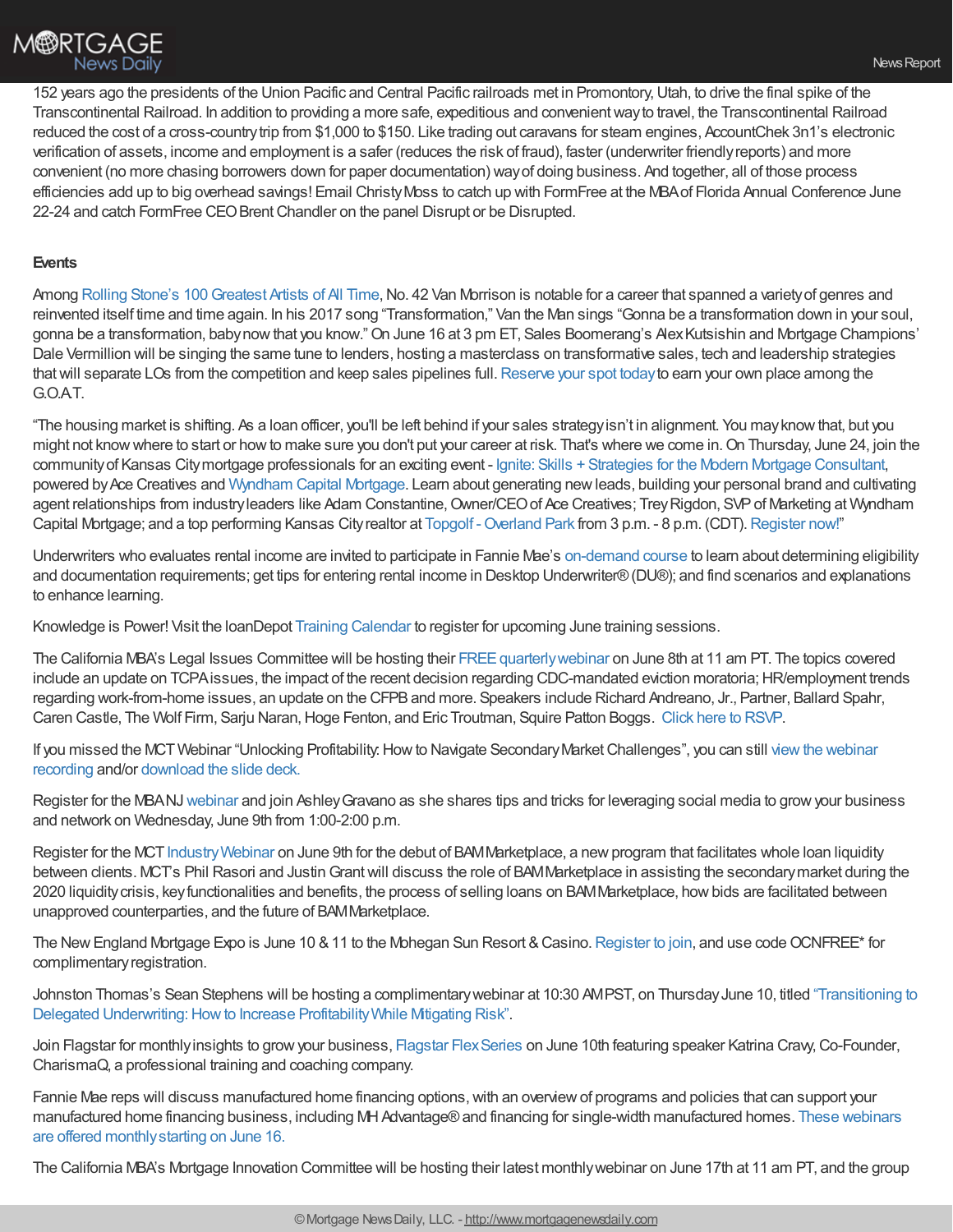



will tackle "The New Non-QM: How It Works For You". Speakers will include Eric Morgenson, VP of Business Development at Angel Oak Mortgage Solutions, John R. Lynch, CEO and Founder of PCMA Private Client Lending, and Darius Santos, Chief Revenue Officer at DUBB. The group will cover the basics of alternative lending, howtechnologyadvancement Is making non-QMeasier to close, howyou can grow your non-QMbusiness, and more. Click here to [RSVP](https://attendee.gotowebinar.com/register/571206601623135756).

Join RCLCOReal Estate Consulting on Thursday, June 17th for a conversation with senior leaders in real estate to explore the latest insights on the market, as part of RCLCO's

monthly round-up live webinar series. During this June 2021 installment, in addition to answering your live Q&A, Managing Directors Charles Hewlett and Todd LaRue will discuss the emerging market segment of purpose-built and institutionallymanaged single-family rentals.

[LBAWare](https://www.lbaware.com/) will be sponsoring the next edition of The Mortgage Collaborative's Rundown with Rich and Rob on June 18. Lori Brewer will be leading the discussion with Rich Swerbinsky, the COOof The Mortgage Collaborative, and me in covering current events in the mortgage market for 30 minutes starting at 3PMET: "The [Rundown](https://mtgcoop.zoom.us/webinar/register/WN_hOUDEqURT9m3mhKCJWRM-A) with Rob and Rich."

The Mortgage Bankers Association of Florida's Secondary and Convention is from June 22-24 in Orlando. Come by and say hi!

The Chicago Mortgage Originators Expo, scheduled for Tuesday July 22 is a free event. Use code OCNFREE\* when [registering](https://www.originatorconnectnetwork.com/events/chicago-mortgage-originators-expo#home) includes FREE optional NMLS Class. This Live and In Person event but seating for this event is limited, and going fast.

## **Capital Markets**

Recent economic data affirms the narrative of heightened demand coupled with supply-chain bottlenecks and shortages. Friday's employment report,which showed 559,000 net newjobs, didn't meet market expectations which were adjusted after ADP's report showed a net gain of 978,000. The unemployment rate, however, fell to 5.79 percent and anecdotal evidence suggests businesses are increasing pay to attract workers. New claims for unemployment fell to a pandemic low of 385,000 and continuing claims are a fraction of where they were this time last year.Half ofU.S. states announced theywould opt out of Federal enhanced benefits which mayput downward pressure on this data set.

During the weekwe learned that the ISMManufacturing Indexrose to 61.2 indicating strong expansion while **the ISMServices Index jumped to a record high 64.0.** Both series reported supply chain constraints as well as increasing commodity prices which likely held back even higher headline numbers. Mortgage applications continue the trend of no trend with purchase applications down 3.1 percent for the week of May28. While the ingredients for inflation persist the Fed is expected to maintain its "patience" over the summer although there may be more discussion of adjusting asset purchases, such as MBS, which would affect mortgage rates.

Economic news that is weaker than expected usuallyleads to lower rates, and we sawthat Friday. The payroll headline missed consensus expectations, though the ADPreport showed that close to a million jobs were added in May, so the payroll number could be revised upward in the next couple of reports, just as March and April figures were revised up on this report. Investors thought itwould **leave the Fedinclined tothink it has more time, not less, tostart talkingabout taperingits asset purchases.**

This week's economic release of interestwill be the MayCPI on Thursdaywith other economic reports including trade,wholesale inventories and sales along with preliminary June Michigan sentiment on Friday. Fedspeak is quiet with the Fed in blackout ahead of the June 15/16 FOMC meeting. Today's economic calendar is lightwith the onlydata releases being Mayemployment trends and April consumer credit, both due out later today**. Today's schedule sees the NYFedDesk conductingthree operations**,with one in each class, for up to \$6.6 billion. Monday starts with Agency MBS prices worse/down .125 and the 10-year yielding 1.58 after closing last week at 1.55 percent on no substantive news.

# **Employment**

"Nowhiring: Temple [ViewCapital!](http://templeviewcap.com/)Our strong 2020 growth continues into 2021 with [newfinancing](https://www.templeviewcap.com/blog/temple-view-capital-expands-capital-base-by-1b) partnerships in place that provides billions for the company to allocate to DSCR, Fix & Flip, Ground Up Construction and Bridge loans to borrowers nationwide. Our products are designed using common sense underwriting approaches, making them perfect both for direct lending to borrowers and also as a white-label solution for brokers & correspondents. They are competitively priced as well, and please visit [TempleViewCap.com](http://templeviewcap.com/) to see our latest [DSCR](https://www.templeviewcap.com/programs/rental-loans) and Fix & Flip rates. We are constantly innovating with new technology and honing our processes to ensure quick, easy, and consistent approvals making it smoother than ever to close deals. Because of our growth, Temple Viewis adding experienced BDMs, Loan Officers, Underwriters, Analysts and more. Want to be part of the fastest-growing private lender in the US? Email Doug Perry today for full-